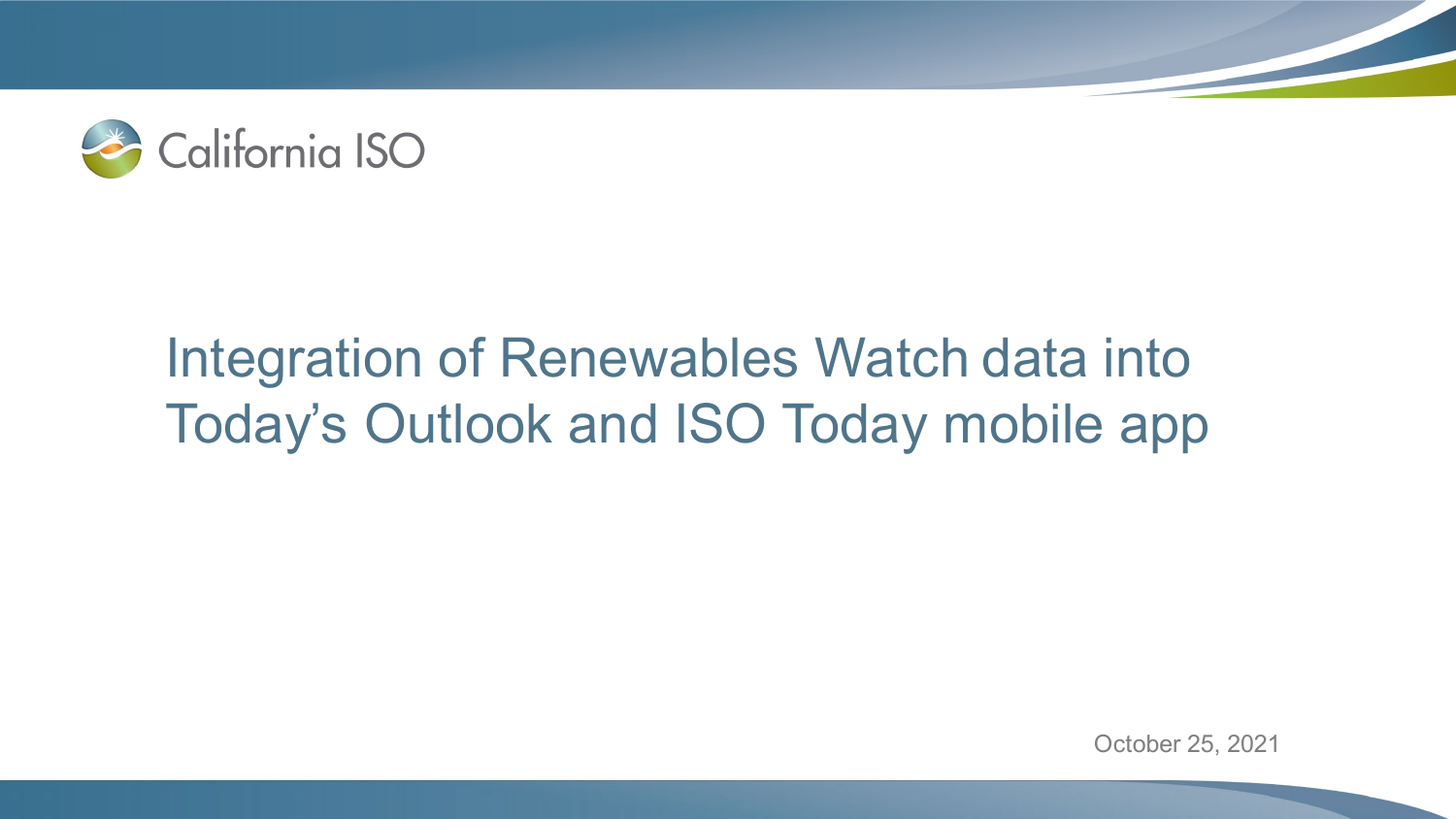# Why move Renewables Watch into Today's Outlook and ISO Today mobile app?

- The improvements to Today's Outlook over the last five years support better presentation of the Renewables Watch data than the current PDF and txt files.
- Renewables Watch and Today's Outlook contain much of the same data.





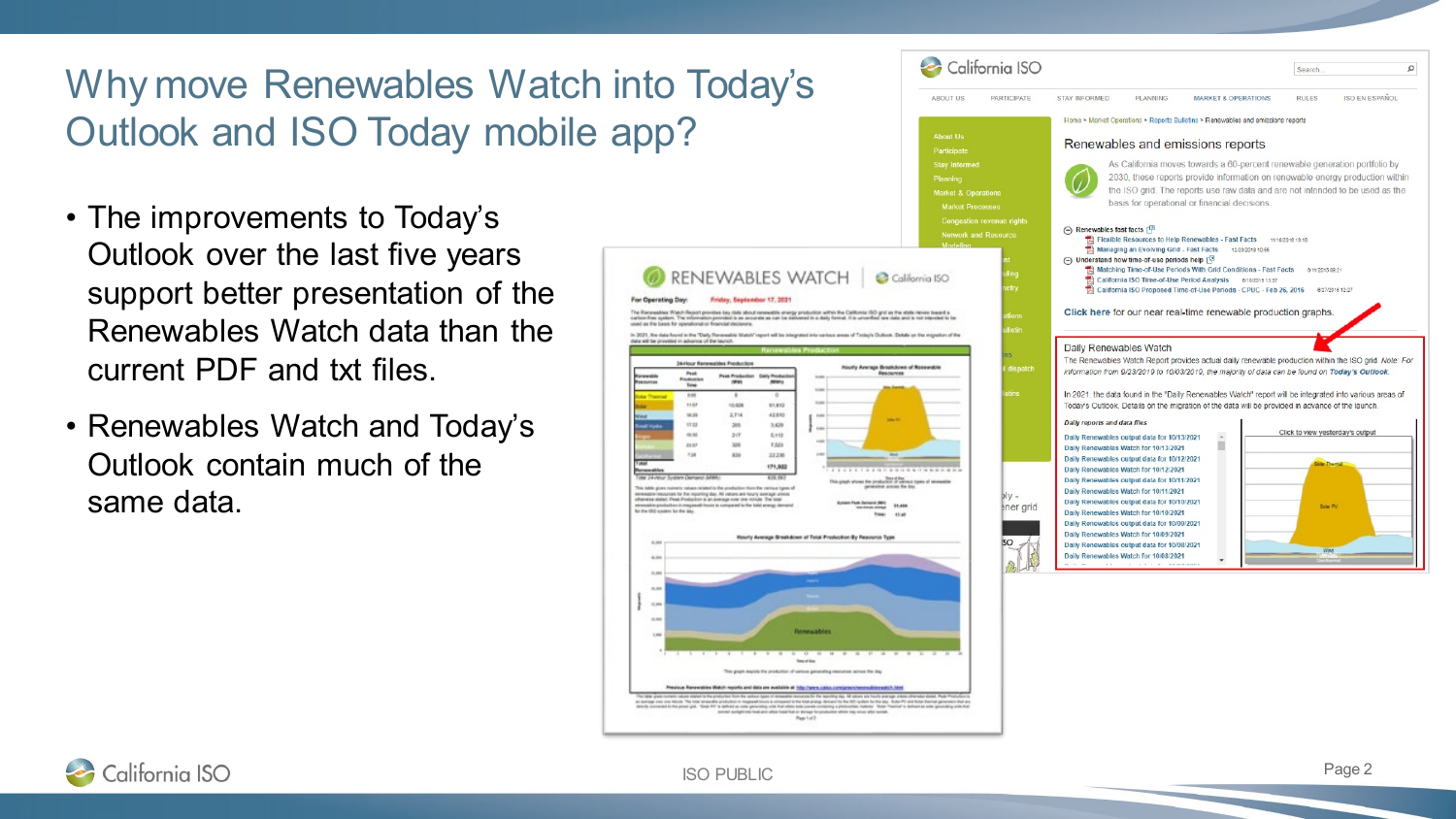# View renewable production totals

Go to:

[https://www.caiso.com/TodaysOutlook/Pages](https://www.caiso.com/TodaysOutlook/Pages/supply.html#section-renewables-trend) /supply.html#section-renewables-trend

Select a past date from the dropdown, then under the "Options" dropdown, select "View peaks and daily production."

| <b>IKenewable</b><br><b>Resources</b> | Peak<br>Production<br>Time | <b>Peak Production</b><br>(MW) | <b>Daily Production</b><br>(MWh) |
|---------------------------------------|----------------------------|--------------------------------|----------------------------------|
| <b>Solar Thermal</b>                  | 0:00                       | 0                              | 0                                |
| Solar                                 | 11:57                      | 10.626                         | 91.612                           |
| Wind                                  | 18:29                      | 2,714                          | 42.010                           |
| Small Hydro                           | 17:22                      | 205                            | 3.429                            |
| Biogas                                | 19:30                      | 217                            | 5.112                            |
|                                       | 23:57                      | 326                            | 7,523                            |
| eothermal                             | 7:28                       | 939                            | 22,236                           |
| Total<br><b>Renewables</b>            |                            |                                | 171,922                          |
| Total 24-Hour System Demand (MWh):    |                            |                                | 629.592                          |



#### Renewables trend

Energy in megawatts broken down by renewable resource in 5-minute increments.

|                | Toggle stacked chart              |                      |                        |
|----------------|-----------------------------------|----------------------|------------------------|
| Peaks and dail | u<br>Show demand                  |                      | ×                      |
| Resource       | ○ View peaks and daily production | Peak production (MW) | Daily production (MWH) |
| Solar          | $1.1 - 1.1$                       | 10,631               | 91,140                 |
| Wind           | 00:00                             | 2,723                | 42,632                 |
| <b>Biogas</b>  | 19:30                             | 217                  | 5,105                  |
| <b>Biomass</b> | 23:42                             | 324                  | 7,474                  |
| Geothermal     | 07:28                             | 939                  | 22,237                 |
| Small hydro    | 17:22                             | 205                  | 3,439                  |
| Renewables     | 12:00                             | 12,990               | 172,057                |
| Demand         | 17:58                             | 31,381               | 623,225                |

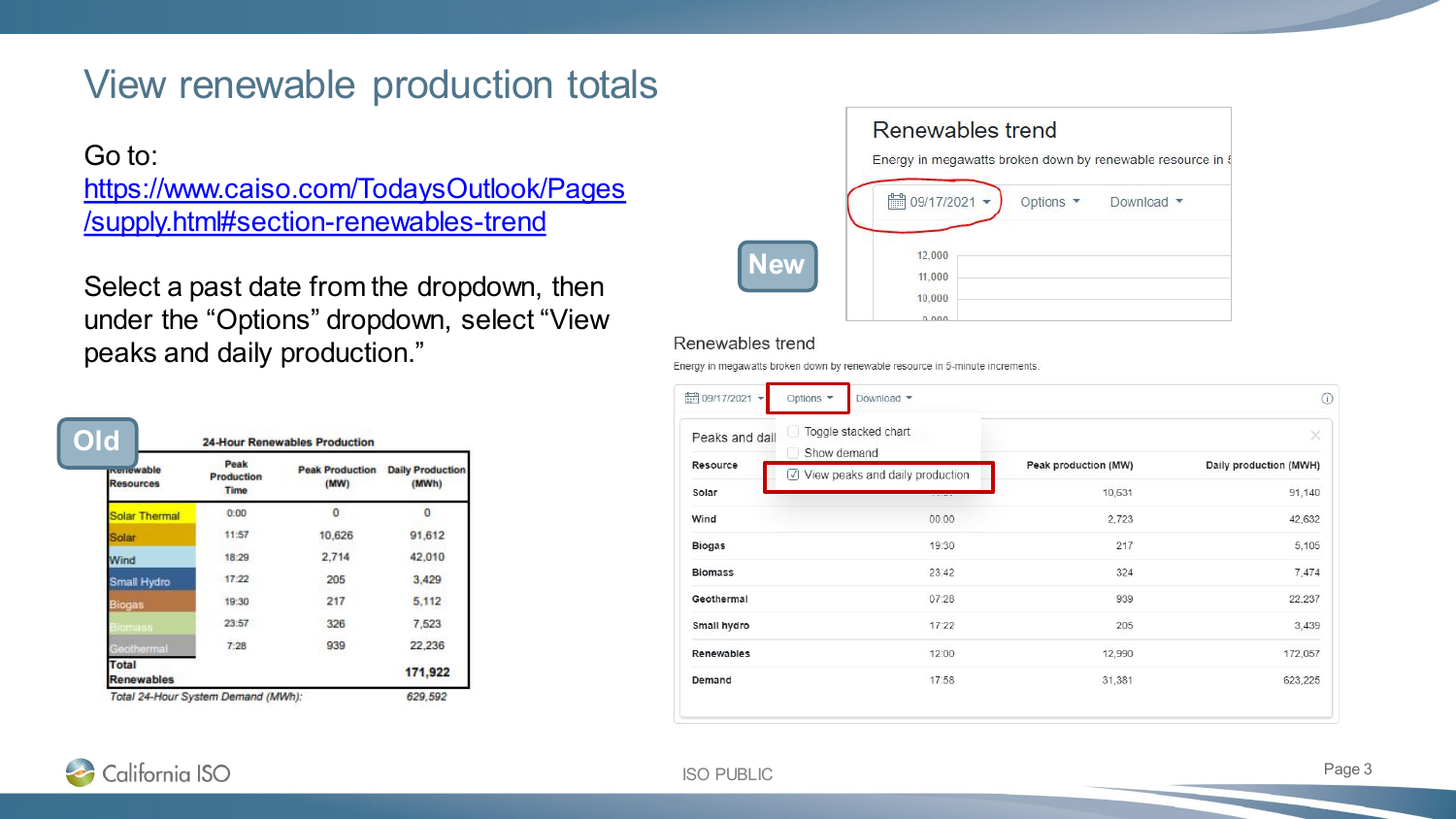### Renewables as a stacked chart

### Go to:

### [https://www.caiso.com/TodaysOutlook/P](https://www.caiso.com/TodaysOutlook/Pages/supply.html#section-renewables-trend) ages/supply.html#section-renewables**trend**

From the "Options" dropdown select "Toggle stacked chart."



#### Renewables trend

Energy in megawatts broken down by renewable resource in 5-minute increments.

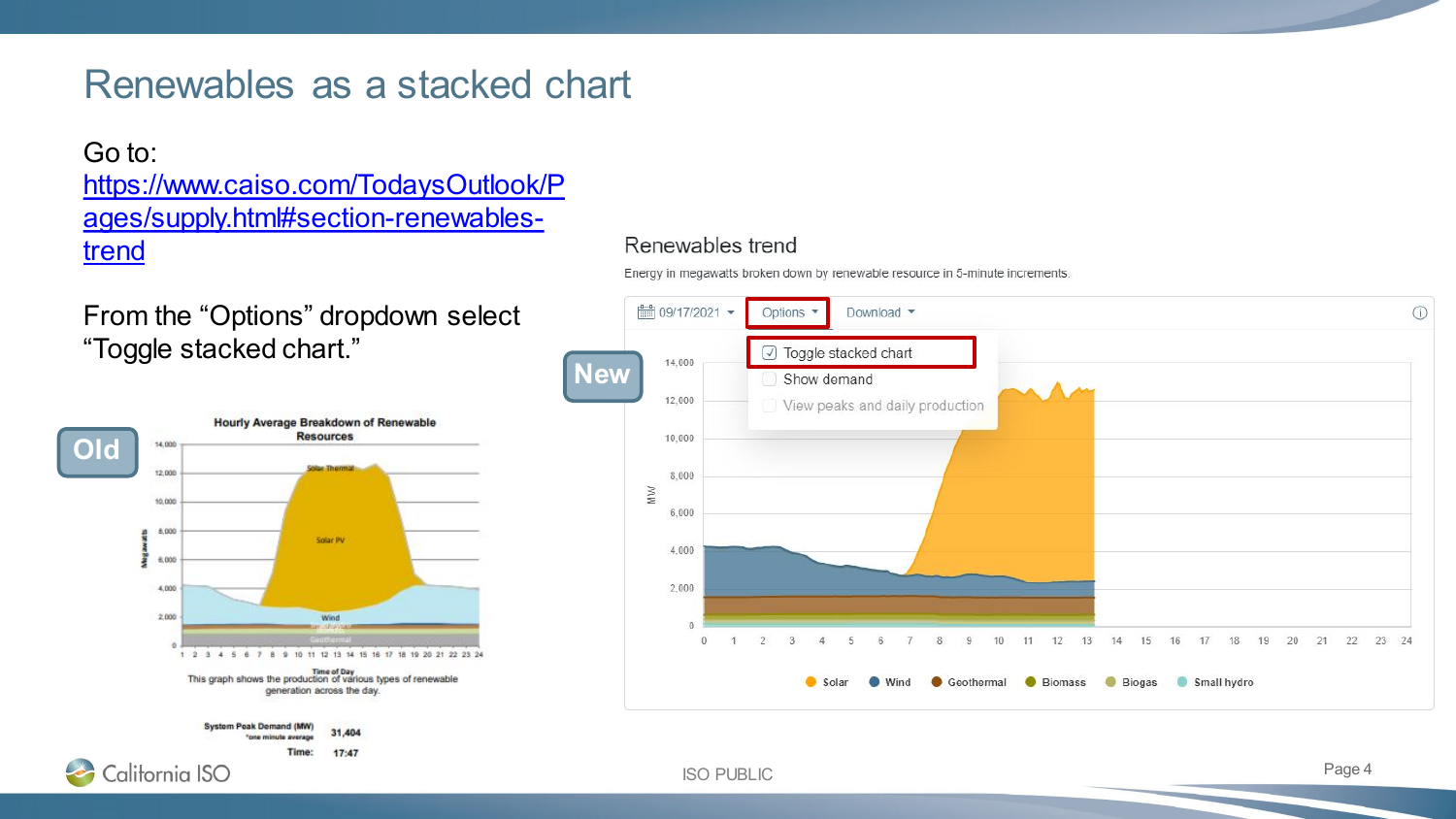# Production by resource type as a stacked chart

### Go to:

[https://www.caiso.com/TodaysOutlook/Pa](https://www.caiso.com/TodaysOutlook/Pages/supply.html#section-supply-trend) ges/supply.html#section-supply-trend

To see supply trend as a stacked chart, click on the "Options" dropdown and select "Toggle stacked chart."



#### Supply trend

Energy in megawatts broken down by resource in 5-minute increments.



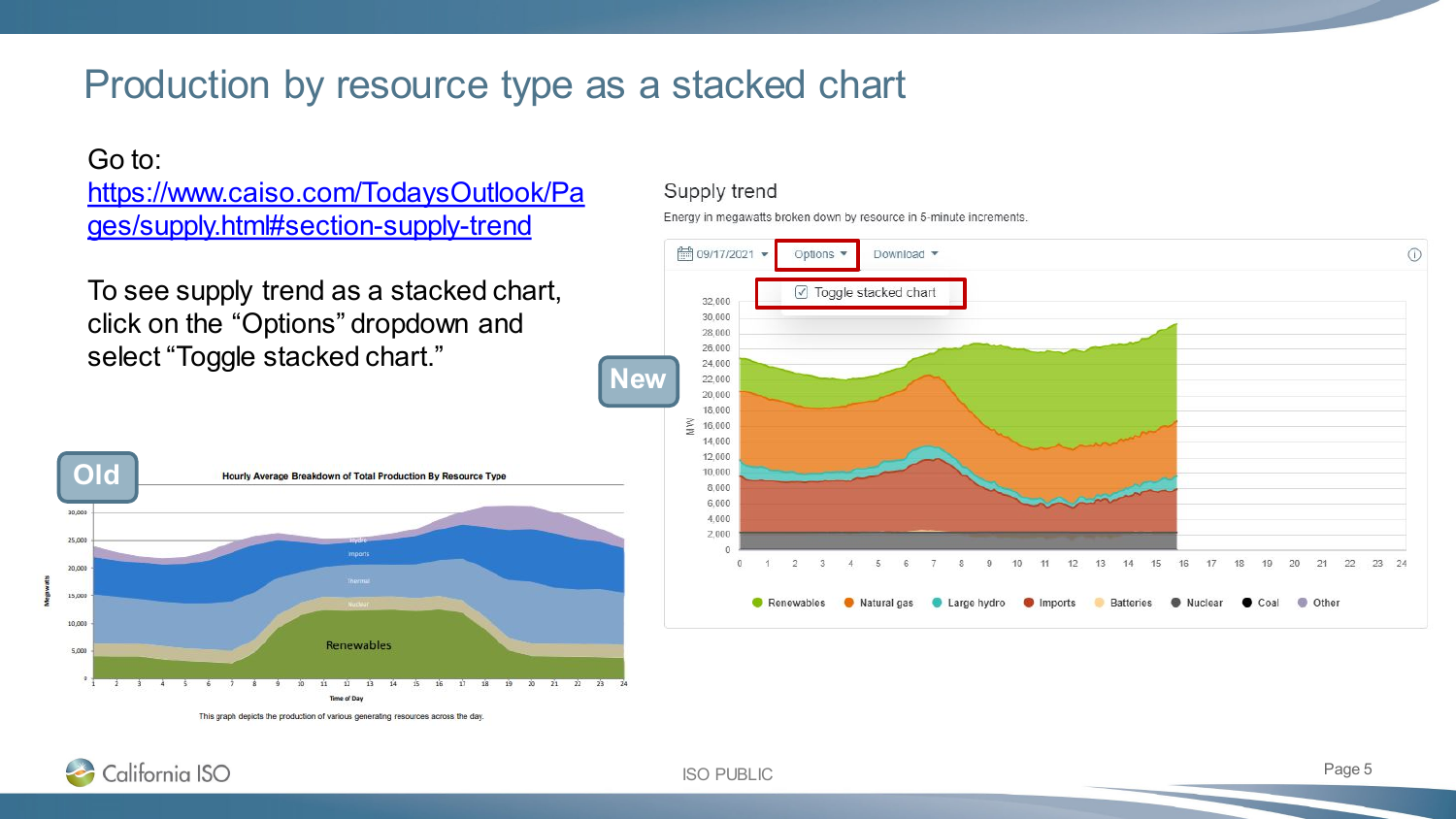# Demand can be viewed with renewables data

### Go to:

California ISO

[https://www.caiso.com/TodaysOutlook/Page](https://www.caiso.com/TodaysOutlook/Pages/supply.html#section-renewables-trend) s/supply.html#section-renewables-trend

To see demand with all renewable production, click on the "Options" dropdown and select "Show demand."



RENEWABLE TOTAL

#### Renewables trend

Energy in megawatts broken down by renewable resource in 5-minute increments

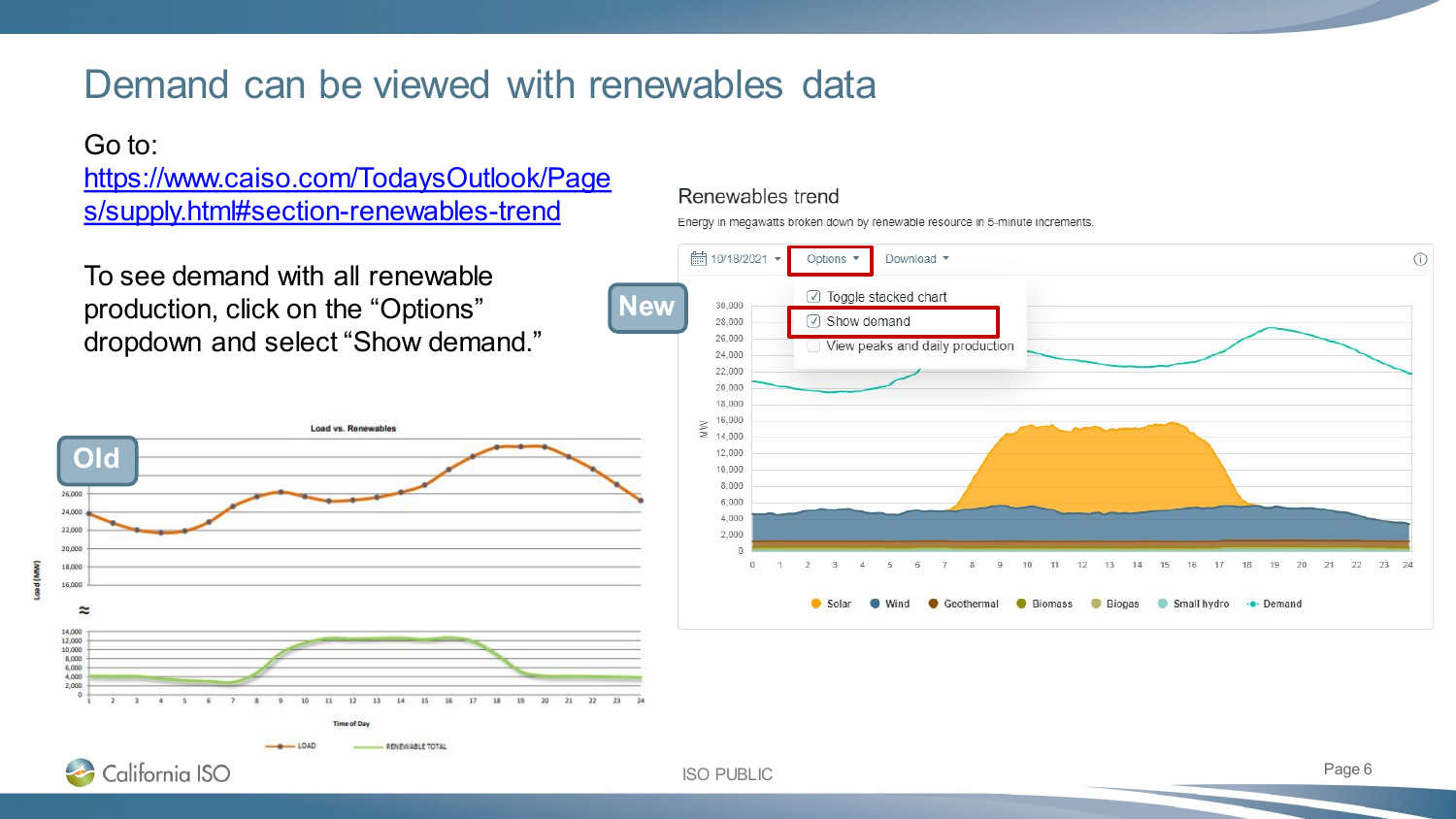# Wind and solar production can be viewed with demand and net demand

### Go to:

[https://www.caiso.com/TodaysOutlook/Page](https://www.caiso.com/TodaysOutlook/Pages/index.html#section-net-demand-trend) s/index.html#section-net-demand-trend

To see demand and net demand with wind and solar production, click on the "Options" dropdown and select "Show wind and solar."





#### Net demand trend

System demand minus wind and solar, in 5-minute increments, compared to total system and forecasted demand